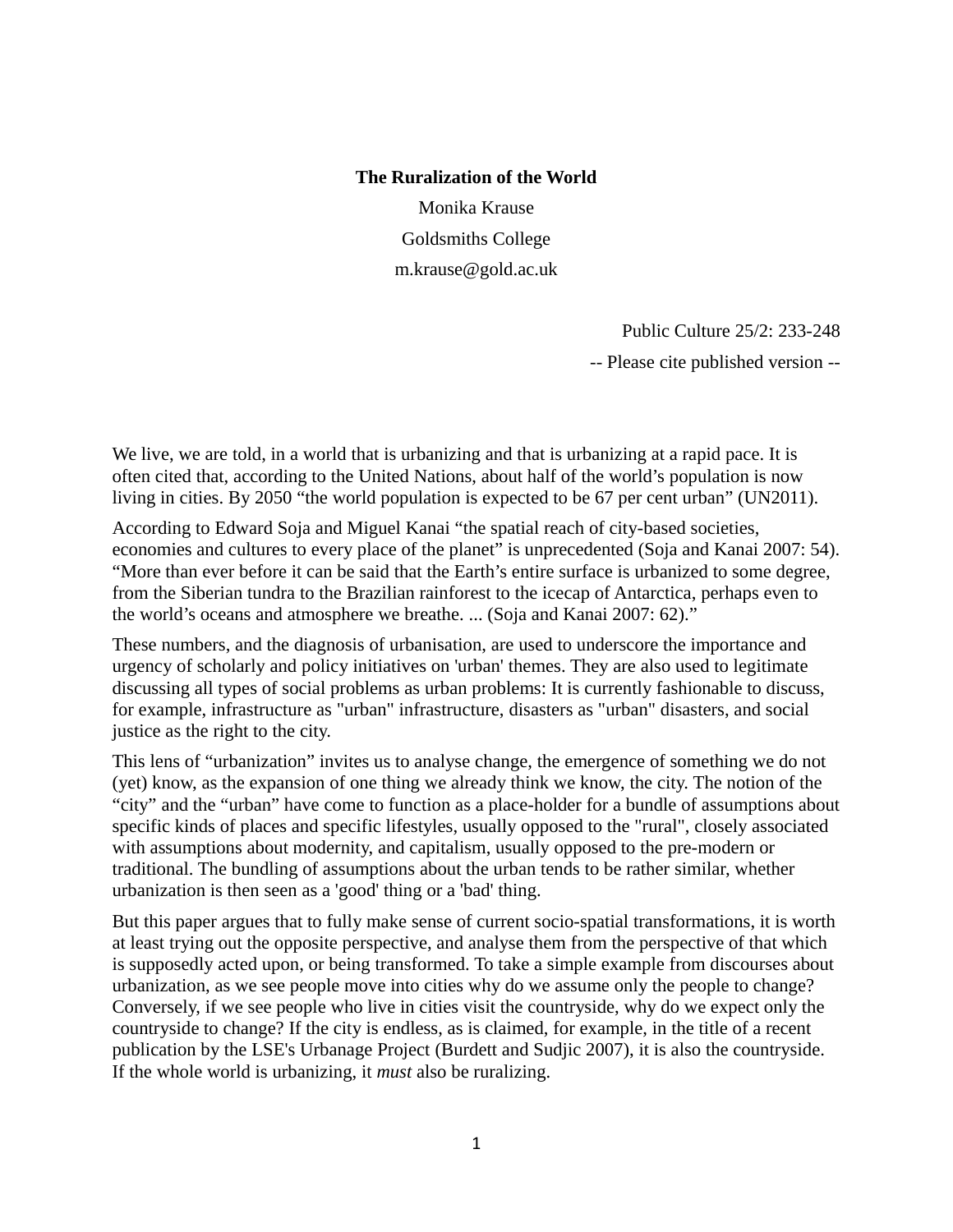Only when we ruralize the way we think, can we fully disaggregate the different distinctions that have been subsumed under the categories of urban and rural, and think about the different ways they can be put together in forms of social settlement. Only from this perspective can we examine the different ways they *are* put together again as part of contemporary socio-spatial transformations.

We can see that dimensions of both urbanity and rurality are central to the way social fault lines are currently being reshaped, but this is happening in complicated and new ways. Only if we complement a focus of urbanization with recognition of ruralization, can we see peasants in growing cities, new forms of improvisation in declining cities, and the tensions emerging between agricultural livelihoods on the one hand and wilderness on the other hand, when the wild becomes invested with meanings and values from the outside.

### **The Intellectual Imperialism of the Urban**

Discourses about "the city" and "the urban" have been shaped by the way a specific group of people imagined, a few, very specific places – if the city was first Paris or Berlin, it was later Chicago, and then, more recently LA (Gieryn 2006, Robinson 2006). The debate about cities has always been overlaid with normative concerns about modernity - it was in cities that observers found individual freedom, the public sphere, and cosmopolitanism on the one hand, and it was in cities that they found anomie and anonymity, crime and poverty on the other hand (see also Gans 2009). These discourses about the city and the urban in turn have come to play an important role in refracting the way we imagine all kinds of social problems, and this seems as en vogue today as it was in the late 19th century; they also shape the responses and solutions we consider.

There has been a lively debate about how exactly to describe and re-describe, imagine and reimagine the "city". Partly as a result of these debates, this conversation has come to include consideration of cities in the global south, though, as Matthew Gandy and Jennifer Robinson have pointed out, this consideration has really only come to include a few iconic neighbourhoods of a few iconic mega-cities of the south , such as Lagos and Mumbai (Gandy 2005, Robinson 2006).

There has been broader reflection on the ethnocentrism of urban theory and a call to include a broader set of cases (Simone 2004, 2010, Robinson 2006, Hilgers 2012) but scholars have rarely given up on the category of the urban itself. There has been much discussion of the politics of how and by whom the urban is represented but much less on the costs of framing political questions, questions about social organization and, indeed questions about place, as urban questions in the first place.

It has been useful to shift the focus from cities as categories to urbanization as a process (Schmid 2006, Brenner and Schmid 2012, Brenner 2012). This perspective has given us some traction on heterogeneity within the "global" or "planetary urban": Cities – dense, large settlements- appear as special cases within an "urban society". In their "urban portrait of Switzerland" Roger Diener and his colleagues, for example, distinguish between cities, resorts, quiet zones and alpine fallow-lands (Diener et al. 2006)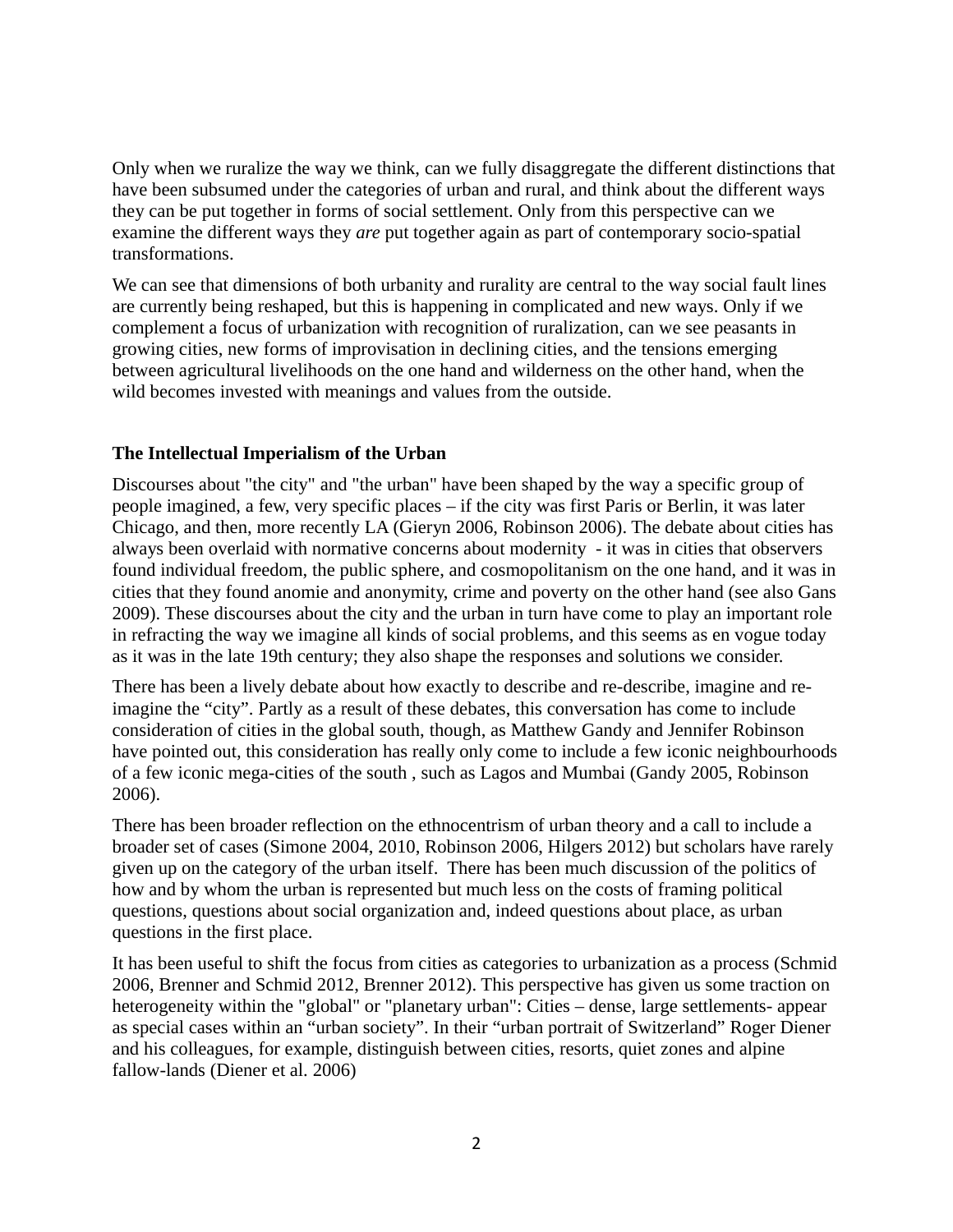But even if heterogeneity is analysed, the term urbanization still points us in the direction of analysing spatial forms from an urban perspective. In fact, it is unclear what exactly is meant by the word "urban" in accounts of what these authors call the "global" or the "planetary urban". While it may be true that there is no outside of capitalism, it is unclear why we need to approach this whole of social relations as an "urban" one. It may be true that the most remote places are connected to and through market forces - but this argument has been made not just for the present day, but also for the early modern era (see e.g. Braudel 1992) and it is unclear what this diagnosis adds to an analysis of the present specifically. While it may be true that there has not been a rural for a long time, it is also true that we have never been urban in the way urbanists imagined us to be.

If place, or material situatedness, matters - and this has been the starting point for the interest in the urban in the first place - we cannot just rethink the city, we need a broader understanding of variation in socio-spatial arrangements and we need to examine these with a more open mind.

A focus on urbanization as a process has made us see some kinds of unlikely combinations between dimensions of the urban and the rural: based on an analysis of urbanization, we see wifi in remote areas, garbage in oceans, and suburbanites in the countryside. A focus on ruralization brings us not only urban agriculture and urban wildlife but also farmers in suburbs, and boring towns. A ruralization approach also allows us to study new developments that only become visible once we abandon the narrow focus on urbanization such as the emergence of new forms of improvisation in the face of failing infrastructures.

### **Places, Solidarities, Livelihoods, Political Institutions**

One response to the problems of the category of the "urban" and the contrast to the "rural" on which it depends has been to point at the in-betweens, and the grey zones – to think of the distinction between urban/rural as a continuum rather than a categorical distinction. But this idea of the continuum leaves the bundling performed by the original binary relatively intact while blunting the analytical edges contained within it. $<sup>1</sup>$ </sup>

Another track is more productive: Rather than blur these distinctions, we can disaggregate the elements supposedly associated with each side so that we can use them better to analyse how they are combined in socio-spatial formations. We need to distinguish between properties of places, solidarities, people, practices, and forms of governance and notice that they do not always map onto each other in ways the dichotomy between rural and urban would suggest. Disaggregation is partly guided by the concerns associated with the original categories – if for the nation-state, this is best captured by asking about the elements territory, authority and rights (Sassen 2007), attention to the urban would seem to add specifically properties of places, of forms of social solidarity and of the ways people are linked to their livelihoods. We can then ask questions about these elements using properties formerly associated with the urban and the rural, such as "dense", "isolated", "creative", or "anomic"

Places can be described in terms of physical properties, density, and architecture and in terms of the people who live there. Solidarity is here not a positive term but is meant to describe the different ways people are linked to each other. Solidarity in this sense could include hostility,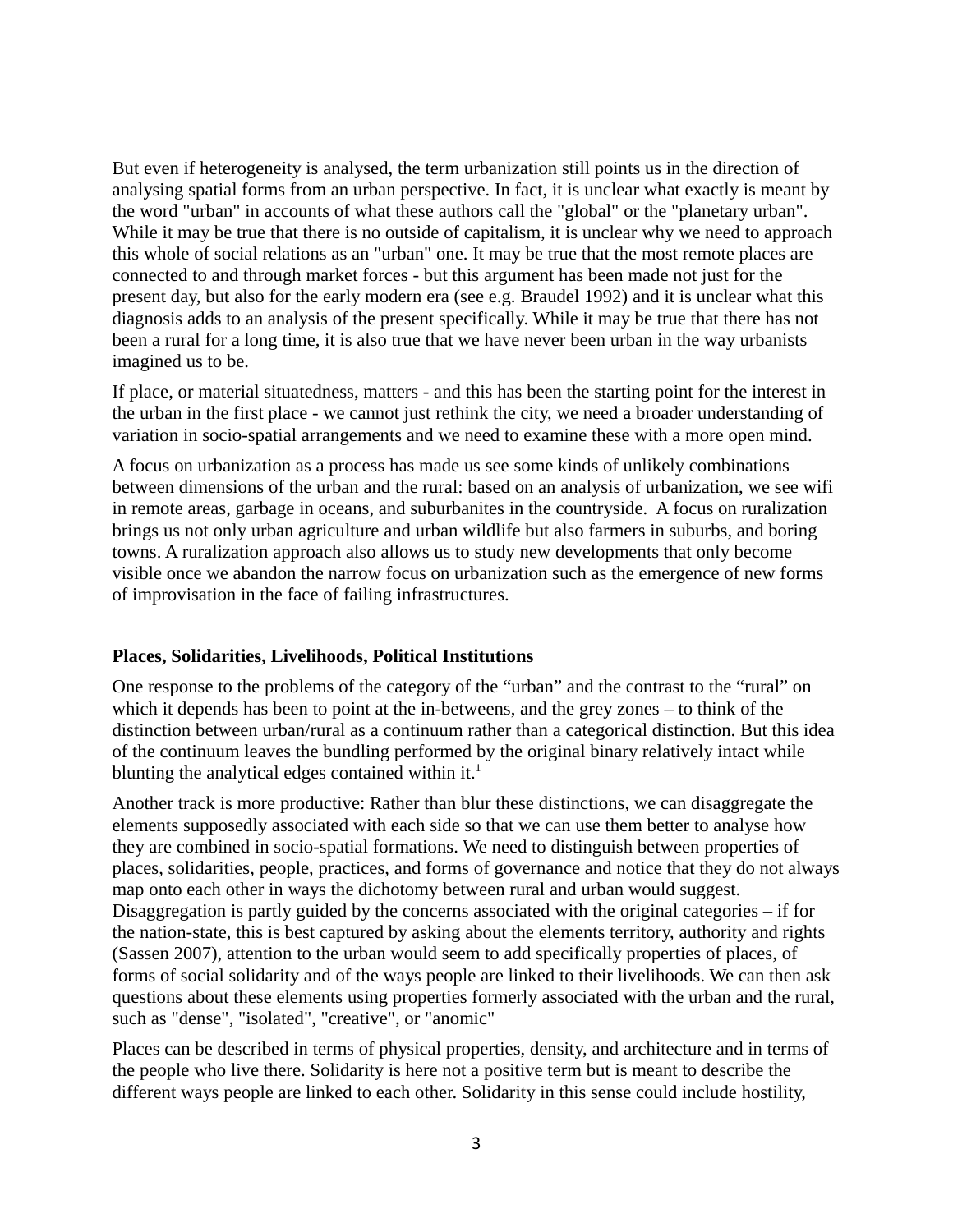conflict or ignorance. The term livelihood could capture all types of connections between people and their material and symbolic means of subsistence, and here we should include those highly mediated by markets and technology and bear in mind that they have always been mediated by technology. Forms of governance include rights, practices and formal political institutions.

Only distinguishing the properties of physical places and the properties of solidarity, for example, allows Philip de Boeck to see "urbanism without architecture" and "the invisible city" in Kinshasa (de Boeck and Plissart 2006). The distinction between place and forms of solidarity is also thrown in relief by the case of the wandering city, such as Addis Ababa until 1892, where large groups of people moved together (Fletcher 1998). Livelihoods rarely work in synch with the physical properties of places but remain connected to them in complex ways. Physical places often painfully do not coexist with political boundaries. The administrative separation of cities and suburbs in the United States, for example, drains the city of resources related to those who use it (Frug 1996).<sup>2</sup> For the distinction between physical places and social solidarities, consider also the tensions around second-homes in many rural areas, who often do not fully contribute to infrastructures they use, if only periodically (Rye 2011). In any given place, we would expect different forms of solidarities, livelihoods and forms of governance to overlap in ways that can themselves be analysed.

### **The Rural in the Urban**

Consider the 'douars' of Marrakesh. Taking their name from a "collection of tents, a temporary village", they have been the destination of poor residents from the environs; residents of these settlements bring their animals into the city; their donkeys shape traffic in the city. They produce fruit and vegetables, for their own consumption but they also sell it across town, which Mohamed El Faiz calls a form of revenge by the residents of the douars on the city, for the pollution, which is inflicted on their fields (El Faiz 2002).

Many residents of the squatter settlements of Maputo, until very recently one of the fastest growing cities in Africa, also grow their own food, sometimes on fields in or close to the city, sometimes travelling long distances to fields they have access to. If these forms of livelihood are not what we have been taught to expect in a city, neither is the form of solidarity. These settlements are not at all anonymous places, despite the large number of people who live there: every ten houses have a spokesperson, and ten of these ten house units have another spokesperson. These are spaces of close surveillance. This is true both in the everyday, when residents monitor comings and goings of outsider for security purposes – if a resident receives an overnight visitor he or she must report this to a representative. The surveillance matters also in the political sense, when these same local committees are counted upon to provide votes for the ruling party. Residents reject the notion that they live in an illegal settlement, but without formal recognition of their rights to the land, they know to be careful in their interactions with government.<sup>3</sup>

Phenomena like these are often discussed as part of a failed or incomplete urbanism specific to Africa, as areas that are too incompletely integrated and too incompletely connected by infrastructure to count as fully urban. This discourse has been powerfully challenged by work in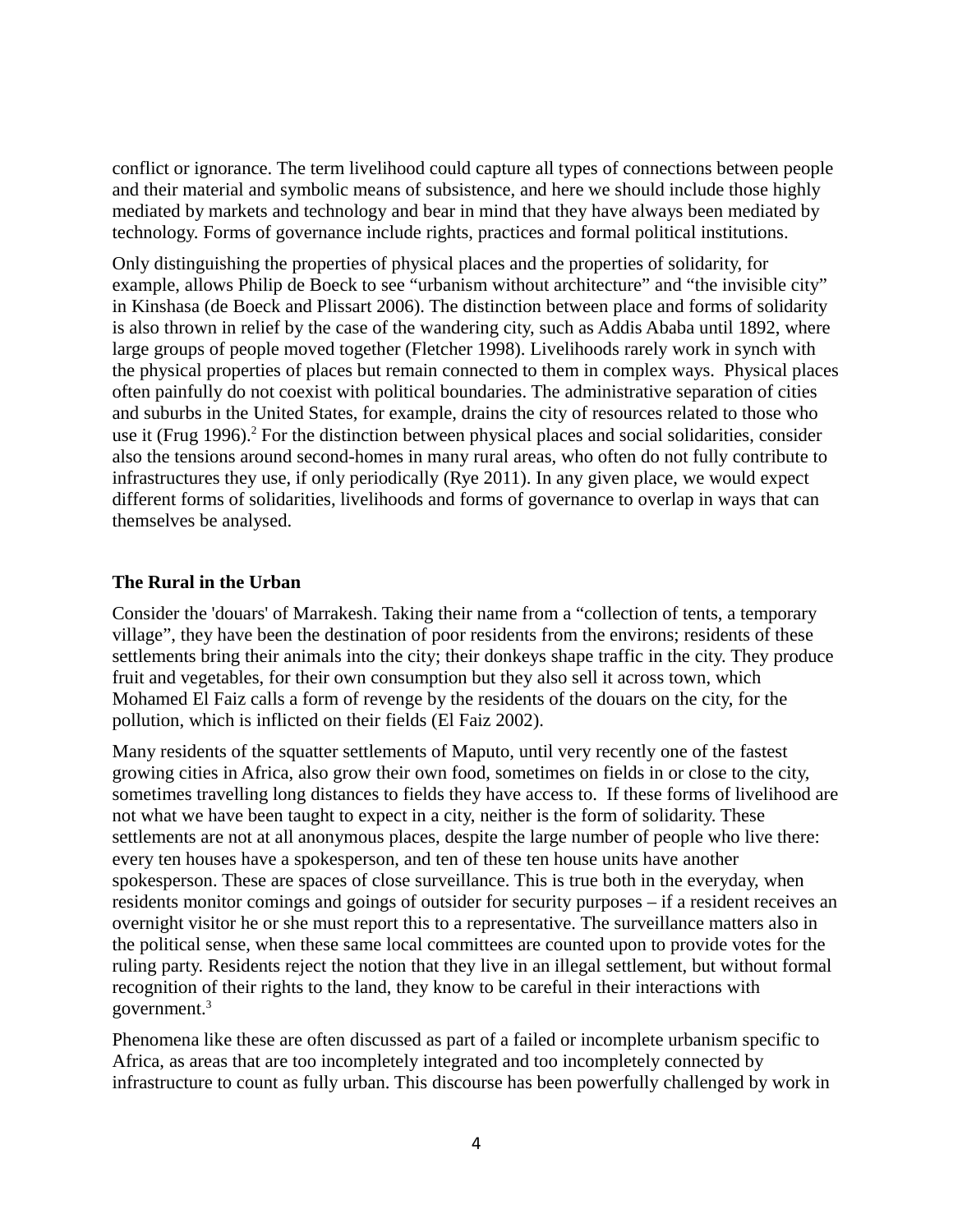the last decade by Simone (2004, 2012), Robinson (2006), de Boeck and Plissard (2006) Myers (2011), who have firmly reinserted these spaces into thinking about cities.

Such settings are not "what is not yet urban", but rather part of "what is urban". If the city today is also these settlements, the douars of Marrakesh (El Faiz 2002), and the gecekondus of Istanbul - and if these areas are a part of the urbanization of people, they are also a part of the ruralization of space.

These strange combinations of dimensions of urbanity and rurality do not just occur in the global south. Elements of the rural have always persisted in western European cities, and we need to rethink how urban cities were at any time, in any place. As Hope Mirrlees put it, in a 1919 poem: "Paris is a huge homesick peasant" (Mirrlees 1919).

People carry the past in their habitus, and the places they come from; the immediate and the more distant past, regional and international journeys. Berlin, for example, has a welldocumented history of international migration; but it is also a city shaped by the entry of rural and small-town Germans. The discontinuities of German history remain part of the city. "White" Berliners themselves carry generations of refugees within them, that thorough archaeology, or just careful interviewing can reveal (see e.g. Liebman 2002). The migrations from rural and small-town Germany continue and remain reproduced in social networks - a phenomenon earlier arrivals respond to with a discourse about and against "Swabians", loathed for their relative wealth but also for their small-town culture (Frank 2008).

The rural appears within the city not just as a lifestyle choice, a new integration of the sustainable, as it is expressed and analyzed in some discussions on urban farming in Western cities. It is not just an accessory, re-introduced on entirely urban grounds. These are 'real' and not 'fake' discontemporaneities, to use Ernst Bloch's distinction (Bloch 1962), and even the term discontemporaneities might imply too strong a sense of teleology.

Dimension of the rural move into the city despite the sometimes violent attempts to eradicate them. Slum clearance projects, for example, often make it impossible to keep livestock or maintain informal relations (e.g. Pontrandolfi 2002). Urbanization remains incomplete and is violent in its ongoing enforcement. As long as access to livelihood and basic needs requires also informal arrangements, there is an in-built resistance to urbanization.

Patterns of investment and disinvestment are reordering which places are rural and urban in terms of density and size (see Oswalt 2005, 2007), but in this process also produce new forms of rurality. The American rust-belt has been a space of disinvestment for decades, a trend that has been dramatically sharpened by the foreclosure crisis. In cities like Detroit and Cleveland, urban spaces have lost population and have become empty, and overgrown. New forms of improvisation have emerged, relating to schooling, social services and transport (Vogel 2005). Cities or what is left over from what used to be urban spaces become used as resource mines as residents engage in agriculture but also collect copper and wood for reuse (Hocking 2005). To evoke an old typology of economic geography, these cities are becoming the site of "first sector" activities.

These practices can be reinserted on top of older practices of not-quite urban subsistence. In Soviet cities, the dacha had always provided a backdrop to industrial forms of livelihood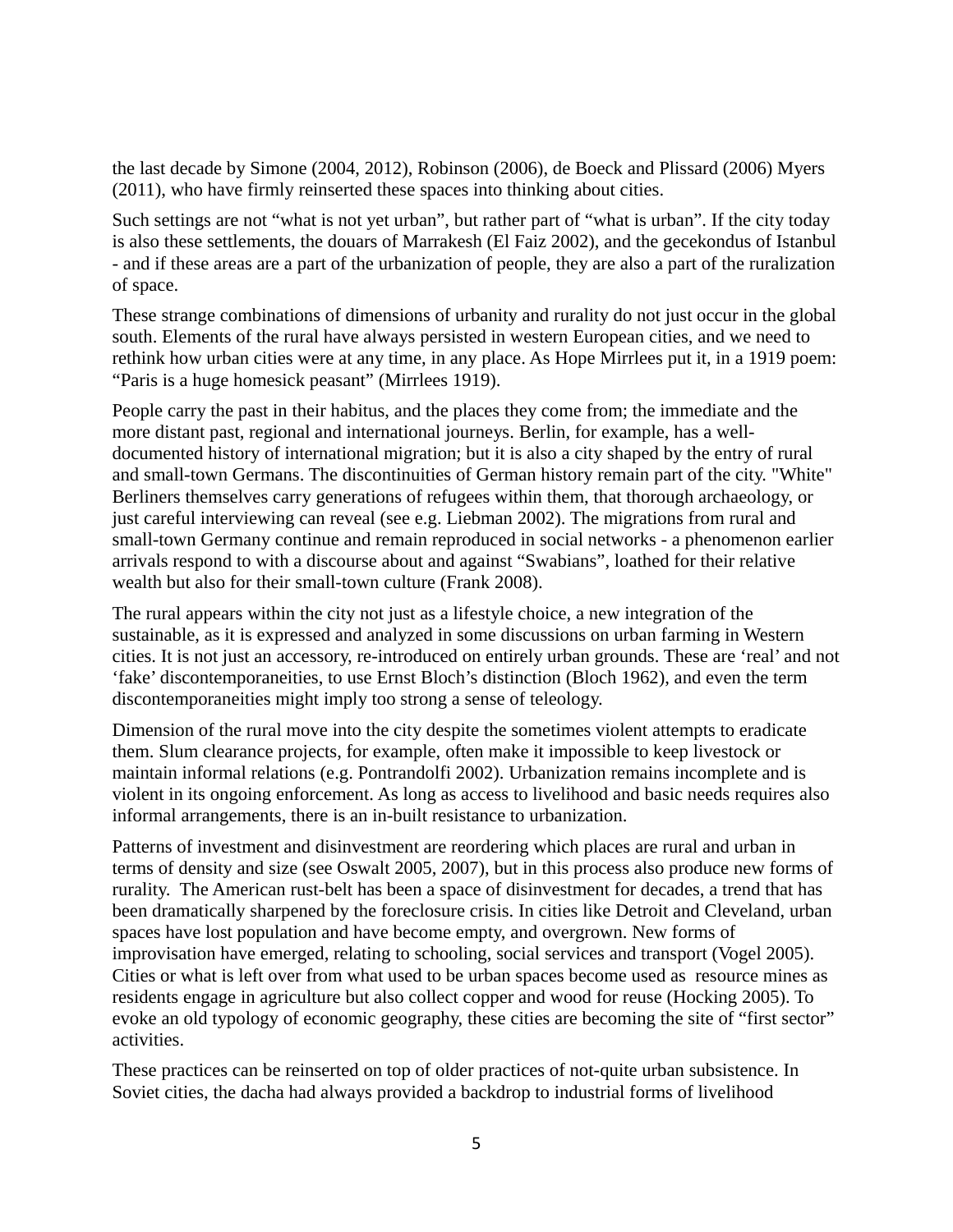(Chekhovskik 2005). Following subsequent crisis from 1991 onwards, more residents in the former Soviet Union turned to supplementing other sources of income with the fruits of land they had access to, and with fish and game from surrounding areas, spending weekend to whole weeks working the fields away from the city (Miturich 2005)

# **The Absent Center of Ruralization**

Ruralization has no centre from which it emanates. Villages are not the stable, natural starting point of human civilization as which they are sometimes portrayed. This portrayal is fuelled by a comparison to barbaric nomadism in discussions of early human history - a portrayal that equates hunter-gatherer societies and nomads living with domesticated animals - and still serves state projects to make space legible at the expense of nomadic populations like sinti and roma, kurds, and beduins in different parts of the world (Kazanov 1994). This portrayal is also taken up by the contrast between Gemeinschaft and Gesellschaft, with echoes powerfully in sociology, and, in an iverted way in anthropology (Bausinger 1996).

As Raymond Williams has put it "The 'country way of life' has included the very different practices of hunters, pastoralists, farmers, and factory farmers and its organisation has varied from the tribe and the manor to the feudal estate, from the small peasantry and tenant farmers to the rural commune, from latifundia and the plantation to the large capitalist enterprise and the state farm" (Williams 1975: 1).

There has always been variation within the rural, including variation in how people with different movements relates to the same place. In some areas, farmers form concentrated settlements and leave every morning to travel to their fields; in other areas, they live close to their respective fields and are thus more spread out (Levi 2006 [1945], Mandal 2001). Farmers coexist with groups who move with their animals during the year, sometimes to exploit the change of the seasons, sometimes simply because they were not able to afford enough land close together (Kazanov 1994; Haldimann 2008). For shepherds the term "village" has a different meaning than it has for farmers, and both are very different from that ascribed to it by the owner of a secondhome.

The rural is not just a site of variation but has always also been a site of conscious political intervention: The colonisation of land by peasants has a long history as part of political projects. The creation of artificial villages has a history in colonial times; they were also adopted by various African Governments, in the 1970s and 1980s (de Waal 1991, Cannon Lorgeb 1999, Rogers and Kikula 1997) and they are part of land reforms in other contexts, such as Southern Italy (King 1973).

But to point to the tensions within the rural is not the same as to dismiss it as mere discourse (Halfacree 2004, 2012); indeed the opposition between the real and the discursive and all attempts to mediate between the two lead us in the wrong direction. Deconstruction is often used against the idea of the rural but it can at the same time be used against the urban. If we can say, "there has not been an extra-discursive rural for a long time", we can also say, "we have never been urban" echoing Latour (Latour 1993). That does not mean that the rural or the urban is or has just been ideology. The question is rather, again, what are the elements of the rural and how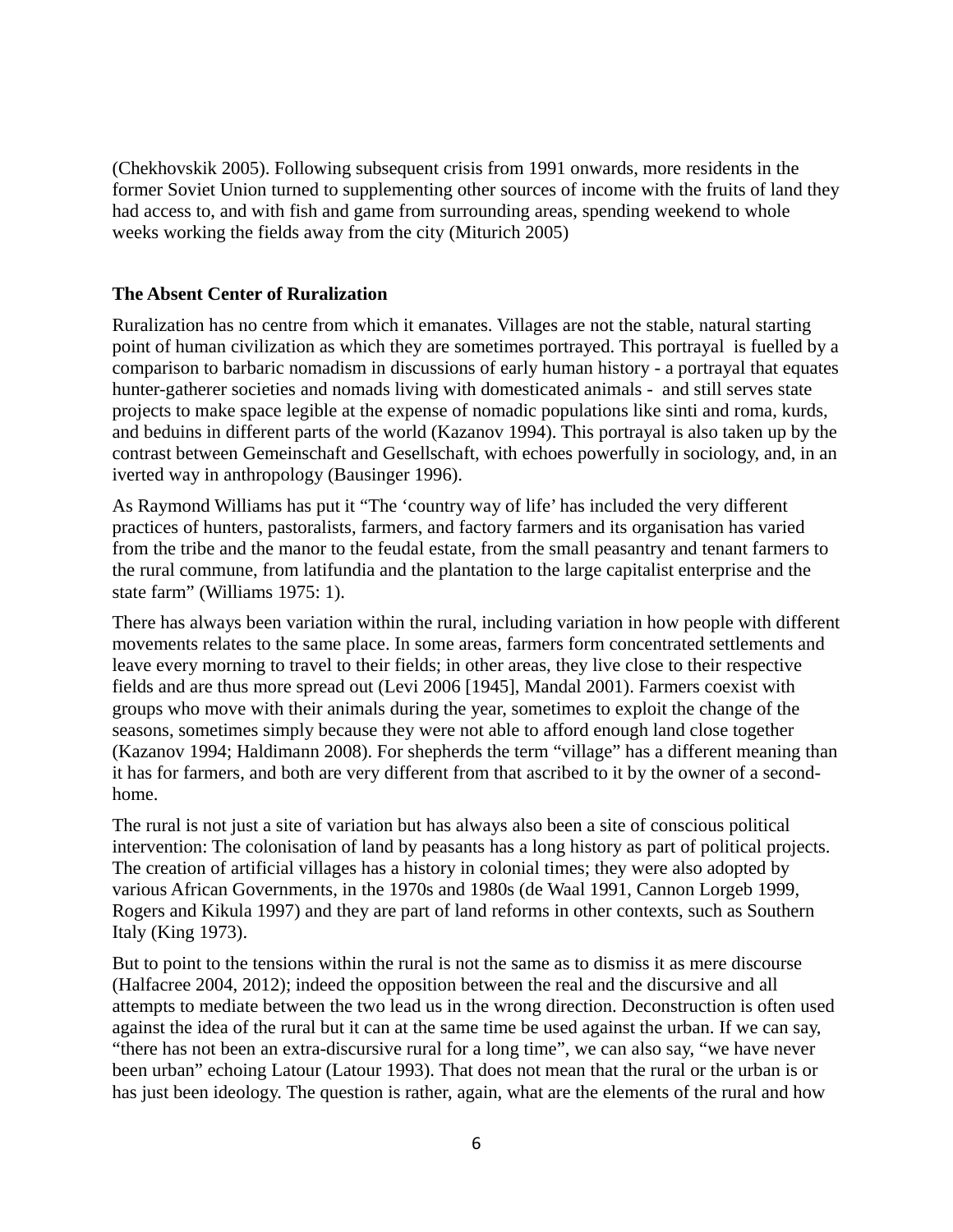can they be disaggregated so we can look for empirical phenomena that would otherwise be obscured.

In acknowledging the variation within the rural, and taking its dimensions seriously, a ruralization-theoretical approach is much less prone to simplistic notions of the rural than the discussion on urbanization, which requires the rural as an eternal foil for urbanization to insert itself into, to corrode, to gobble up at the same time as it declares it already gone. We can even acknowledge that in some contexts cities have preceded the formation of villages (Braudel 1992: 484, citing Jane Jacobs 1970).

Wild and agricultural, for example, are two such dimensions of the rural, which are in conflict, and we might add the biosphere as a third dimension (Sassen and Dotan 2011). Conflict between the people who live off the land and the wild can come in the form of droughts, avalanches, and diseases. They take on a special form if the wild is invested with outside valuation by conservationists, or tourists. This has a long history in Africa, for example, where the creation of national parks has excluded a range of uses by local populations (Carruthers 1994, Wolmer 2007). This tension between the agricultural and the wild is also played out during efforts to resettle predators in the Alps, an effort often resisted by farmers, shepherds and hunters (Battran 2011, blickpunkt.ch 2006).

There are other combinations of rurality and urbanity that are not quite visible from an urbanization perspective: Consider the curious socio-spatial pattern produced by Germany's policy of refugee dispersal: refugees, often with complex urban-rural biographies, are assigned to camps in rural areas in Germany; the buildings are former pubs or military barracks; the population is diverse, but not dense. The setting is isolated; but this isolation is of course quite different from an isolation of a pastoral kind; it is reinforced by a law, which has created the refugee-specific crime of leaving one's assigned area (Selders 2009).

### **The Rural in the Urban in the Rural**

Concepts like "counter-urbanization" (Berry 1980, Champion 1989), "rurbanization" (Bauer and Roux 1976) and "deurbanization" seem to challenge assumptions about urbanization and promise a recognition of ruralization, but these terms have somewhat ironically been used to paint a picture about the spread of cities beyond their boundaries through populations that are assumed to be thoroughly urbanized, into areas that are assumed to have previously been disconnected, agricultural, and/or unsettled.

Counter-urbanization is thus imagined as the colonisation of the rural by the urban, through suburbs, city regions, and sprawl (for interesting early examples, see also Braudel 1992: 281). We see here the clearest example of an opportunistic oscillation between geographic and social definitions of the urban in the urbanist literature so that, when people move to cities it is the place that dominates the interpretation of the phenomenon and people are assumed to transformed; when people move to rural areas, it is the people that dominate the interpretation and the place that is assumed to be transformed. When we find supposedly urban phenomena in supposedly rural areas, these are not just a proof that urbanization happens everywhere. We must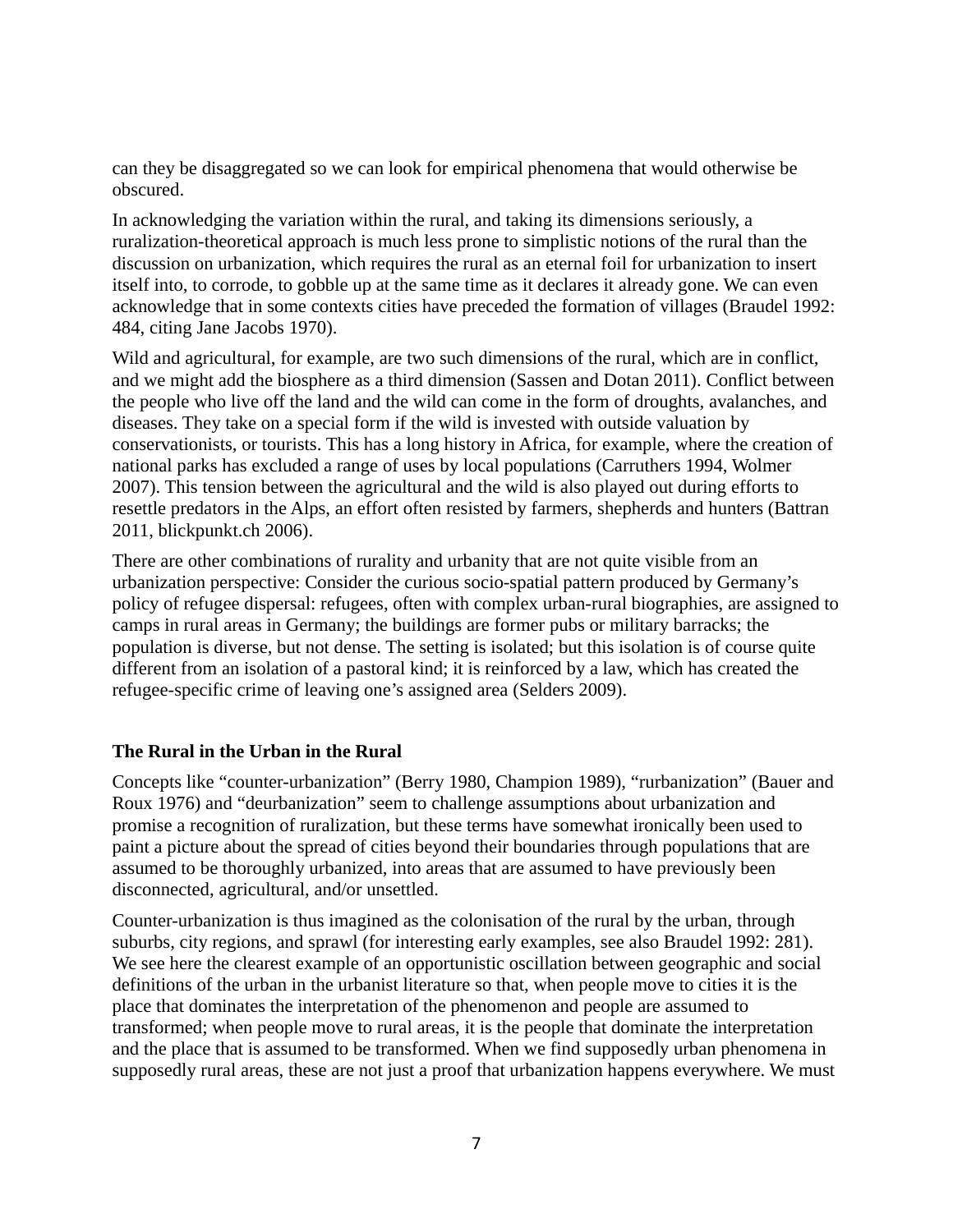allow for the possibility that dimensions of the rural pose more resistances here (Halfacree 1994) and not only in the sense that a discourse of the rural is central to people's decision to move.

Even in one of the paradigmatic cases of counter-urbanization as urbanization – an England that is known to have had a particular path of industrialization, which rather radically transformed the countryside (see Negt and Kluge 1981), a more complex picture emerges on close inspection. Ray Pahl's classic study "Urbs in Rure" (1965) has a title that suggests urban imperialism and has chapters like "London in Hertfordshire", but his analysis show, in fact, the complexity of the patterns that emerge. There remains a division between commuters and those who live and work locally. New jobs related to providing services to middle class commuters, enable a perpetuation of agricultural lifestyles, a pattern we have also long seen in alpine regions (Baetzig 2003; Bünz Efferding and Efferding 2002).

To add complexity, it is not just the commuters who have moved - from the city - a lot of the local workers have migrated to the area from other parts of the countryside. It is important not to overlook international migration to the countryside, and, more specifically, international migration to do farm labor (Halfacree 2009, Hoggart and Mendoza 2004).

In many contexts outside the US suburbs are also villages; the città diffusa in Italy cannot just be read as sprawl but is also an agricultural zone, with a more diverse and sustainable agriculture than the rural zone, and a population that maintains very strong and very local ties (Ferrario 2009). German suburb-villages are shaped by a division between suburbanites and villagers, a division that finds its expression in conflicts about seemingly trivial matters of lifestyle around the inconveniences of cow dung on the street but also in persistent educational inequalities between both groups.

### **Boring Cities**

Most residents of cities do not live anywhere near the centres of New York, Chicago, LA, Lagos or Mumbai. According to the UN, half of the world's 3.6 billion urban dwellers (50.9 per cent) lived in cities or towns with fewer than half a million inhabitants. Such small cities account for 55 per cent of the urban population in the more developed regions and for 50.2 per cent of the urban population in the less developed regions (UN 2011; Hilgers 2012).

These cities usually do not get much scholarly attention. Scholarly work travels more easily if attached to one of a number of exemplary cases, or model systems, which are familiar to scholars from other studies (Howlett and Morgan 2010, Craeger, Lunbeck and Wise 2007). Urban studies is a clear case of this, with its focus on a few selected and usually very large cities (Guggenheim and Krause 2012, see also Gans 2009).

We can rediscover "ordinary cities" as Jennifer Robinson has suggested in an important intervention (2006). But this may not necessarily mean restoring to them the excitement, creativity, and innovation Robinson associates with "urban modernity". Ordinary cities, or medium sized cities, in the West, or in Africa, might have these characteristics or they might not. They might have some of these characteristics but not others. They might be boring cities (see e.g. Ray and Wieland 2001).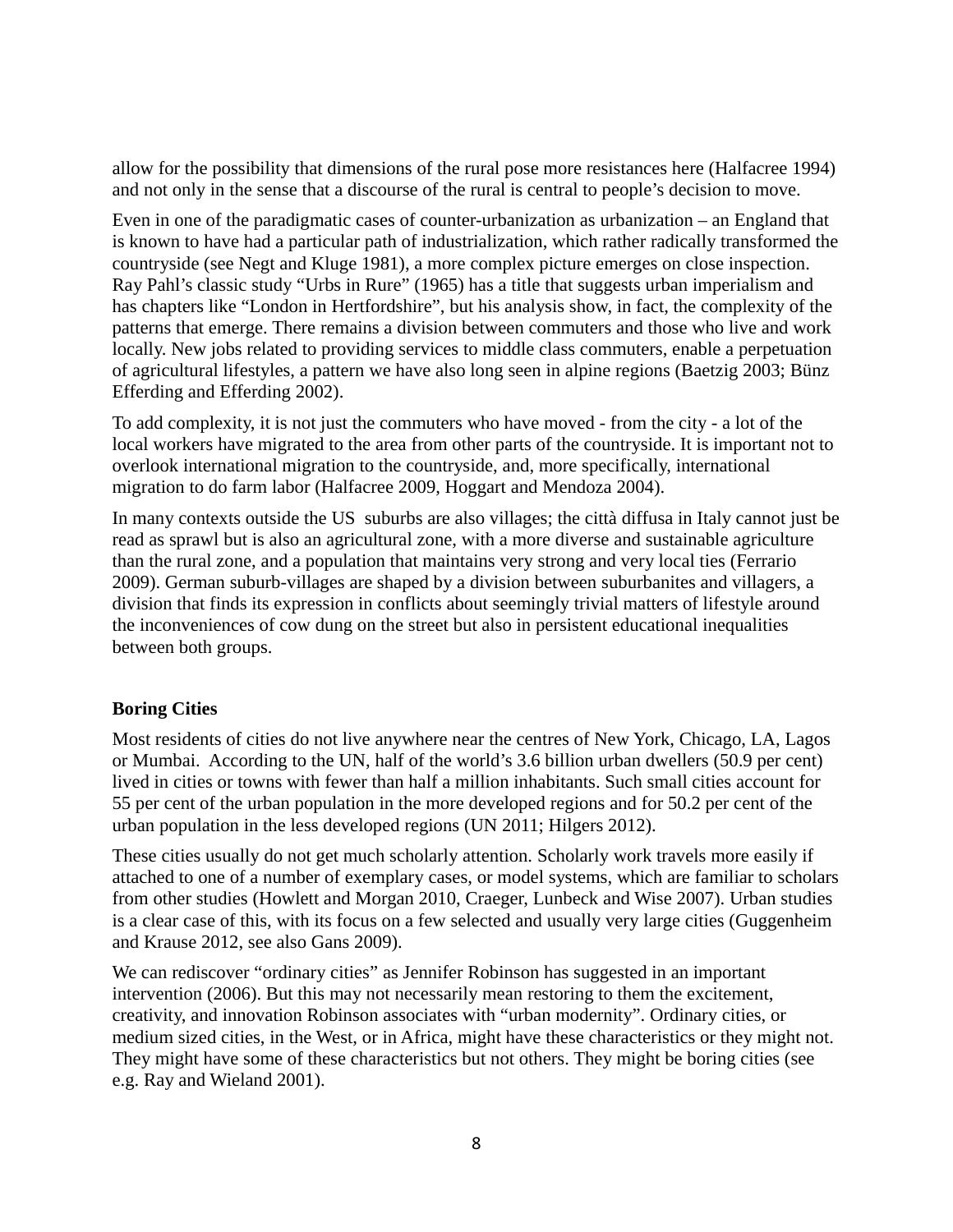The discussion about Los Angeles (in contrast to Chicago) has already raised the possibility of urban spaces without 'cityness' (e.g. Scott and Soja 1996), but what is needed is a serious consideration of a broader set of cases and a broader conception of possible dimensions of variation and change.

# **Conclusion**

Traditional notions of the city have rested on theories, fears and hopes associated with modernity combined with observations in a few very specific, iconic places; attempts to rethink the city have rarely given up on the notion of the city itself. Reflection on the politics of how the urban has been represented rarely engage the politics of framing social issues or even spatial issues as urban issues.

Theories of urbanization have put dense settlements into a broader socio-spatial context, but that means it has become unclear why this broader context should be described as urban. It would be an interesting task for the sociology of knowledge to explore why the category of the urban is so hard to let go of and in fact proliferates so much - the contribution of factors internal to the academic landscape, the broader policy and funding environment, and the lifestyle preferences of participants of the discourse would all be worth investigating.

It is time to ruralize our thinking: While it maybe true that the most remote places are connected to and through market forces, it is also true that we have never been urban in the way urbanists imagined us to be: informal social relations, the natural, the problem of food and livelihoods, the need, complex dependencies that nevertheless enable survival. Dimensions of the rural enter more and more spaces and they enter in unlikely places - as capital leaves Western cities, for example, new forms of informality take over. As public sector cuts hit in European economies, connecting infrastructure is lost. Rural-to-urban migrants return to the countryside, or rely heavily on subsidised from family farms.

Rather than dismiss either the urban or the rural as ideology, I suggested that the way forward is to distinguish dimensions formerly associated with the urban and the rural from the perspective of the rural and use these to explore variations among forms of settlement. Only based on a distinction between the dimensions of the urban and the rural can we see how they are recombined as properties of solidarities, places, governance and livelihoods.

The study of forms of settlement from the perspective of ruralization begins with better description but it need not be descritptive and atheoretical. But as we link the description of places to theory, the relationship of specific forms of settlement to capitalist development - or processes of diferentiation or other hypothesis about social and institutional change for that matter - needs to be examined rather than assumed.

### **References**

Baetzig, Werner 2003. *Die Alpen - Geschichte und Zukunft einer europäischen Kulturlandschaft.* Munich: C.H.Beck.

Battran, Martin. 2011. "Luchse in der Kulturlandschaft." *Biologie in unserer Zei*t 41(5):306–315.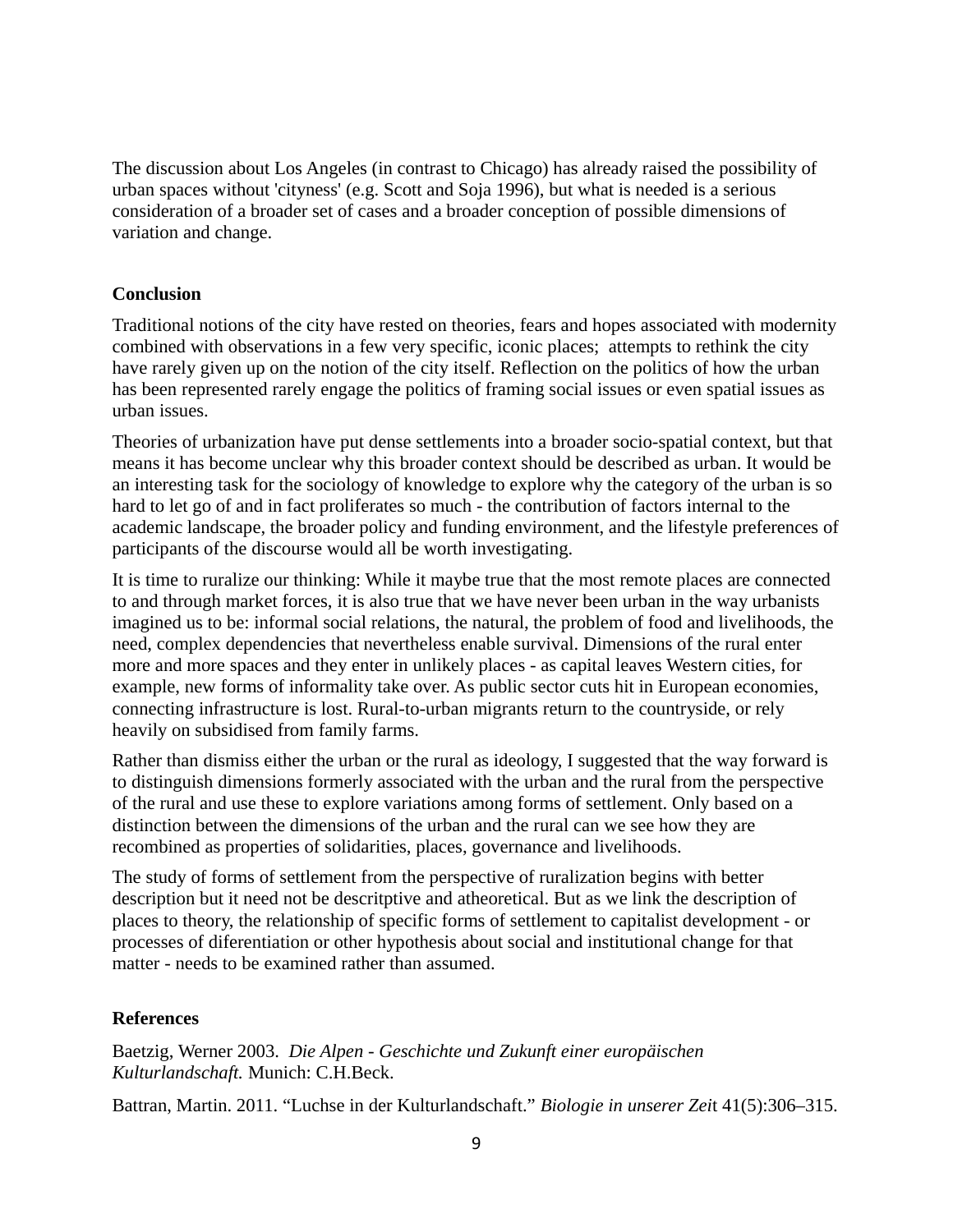Bauer Gerard and Roux Jean-Michel. 1976. *La rurbanization ou la ville éparpillée.* Paris: Edition du Seuil.

Bausinger, Herman. 1990 [1961]. *Folk Culture in a World of Technology*. Bloomington: Indiana University Press.

Berry, Brian. 1980. "Urbanization and Counterurbanization in the United States." *The Annals of the American Academy of Political and Social Science,* September 451/1: 13-20.

Bloch, Ernst. 1962. [1935]. *Erbschaft unserer Zeit.* Frankfurt: Suhrkamp.

Braudel, Fernand. 1992. [1979]. *Civilization and Capitalism, 15th–18th Centuries.* Berkeley: University of California Press.

Brenner, Neil 2012. Theses on Urbanization. *Public Culture* 24/3

Brenner, Neil and Christian Schmid. 2012. "Planetary urbanization," in Matthew Gandy ed., *Urban Constellations*. Berlin: Jovis, pp. 10-14.

Bünz-Efferding, Anke and Wieland Efferding. 2002. *Die Alpen-Sherpas. Geschichten vom Hüttentragen im Oberen Iselta*l. Berlin: Haymond Verlag.

Cannon Lorgeb, Christy. 1999. *The Experience of Villagisation: Lessons from Ethiopia, Mozambique, and Tanzania.* London: Oxfam.

Carruthers, Jane. 1995. *The Kruger National Park: a Social and Political History.* Pietermaritzburg: University of Natal Press.

Champion, Anthony G. (ed). 1989. *Counterurbanization: the changing pace and nature of population deconcentration*. London: Edward Arnold.

Champion, Anthony G., and Graeme Hugo. 2004. *New forms of urbanization: beyond the urbanrural dichotomy*. London: Ashgate.

Chekhovskik, Irina. 2005. "The Dacha Phenomenon", in Philip Oswalt (ed) *Shrinking Cities,* Volume 1, International Research. Ostfildern-Ruit: Hatje Cantz, pp. 494-497.

Creager, Angela .N.H, Elizabeth Lunbeck,. and M. Norton Wise. 2007. *Science without laws: Model systems, cases,exemplary narratives*. Chapel Hill: Duke University Press.

Dahly, Darren L., and Linda S. Adair. 2007. "Quantifying the urban environment: a scale measure of urbanicity outperforms the urban-rural dichotomy." *Social science & medicine* 64(7):1407–1419.

De Boeck, Filip, and Marie-Fracoise Plissart. 2004. *Kinshasa: tales of the invisible city.* Ludion: Royal Museum for Central Africa.

Diener, Roger, Jacques Herzog, Marcel Meili, Pierre de Meuron, Christian Schmid (ed). 2006. *Switzerland: an urban portrait.* Basel: Birkhäuser.

El Faïz, Mohamed. 2002. *Marrakech: patrimoine en péril*. Paris: Actes Sud.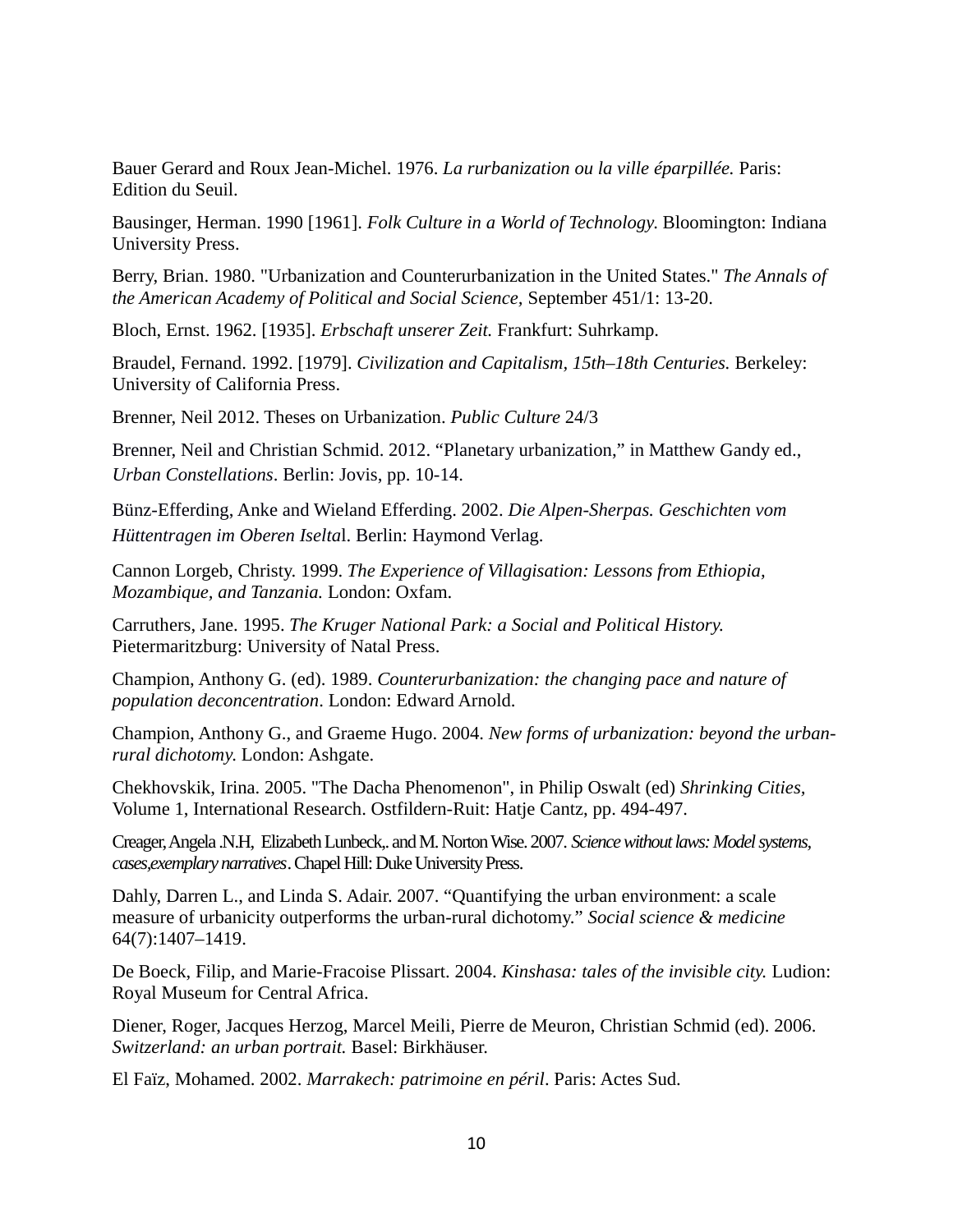Ferrario, Viviana. 2009)."Agropolitana: Countryside and Urban Sprawl in the Veneto Region (Italy)" *Revija za geografijo - Journal for Geography,* 4-2, 129-142.

Fletcher, Roland. 1998. "African urbanism: scale, mobility and transformations." In Graham Connah (ed.) *Transformations in Africa: Essays on Africa's Later Past*, London: Leicester University Press: 104–38.

Frank, Charlotte. 2008. "Berlin Schwaben raus!" *Sueddeutsche Zeitung*, 23.12.2008, <http://www.sueddeutsche.de/panorama/berlin-schwaben-raus-1.374212>**.**

Frug, Gerald. 1996. "The Geography of Community." *Stanford Law Review,* 48(5): 1047-1108.

Gandy, Matthew. 2005. "Learning from Lagos." *New Left Review* 33:37–53.

Gans, Herbert J. 2009. "Some Problems of and Futures for Urban Sociology: Toward a Sociology of Settlements." *City & Community* 8(3):211–219.

Gieryn, Thomas F. 2006. "City as Truth-Spot: Laboratories and Field-Sites in Urban Studies." *Social Studies of Science* 36(1):5–38.

Guggenheim, Michael and Krause, Monika. 2012. "How Facts Travel. The Model Systems of Sociology." *Poetics* 40: 101-117.

Haldimann, Hans. 2008. *Bergauf Bergab*. Documentary. 101 min. Switzerland.

Halfacree, Keith. 2004. "Rethinking'rurality'." In Anthony Champion, Graeme Hugo, and others. (ed) *New forms of urbanization: Beyond the urban-rural dichotomy.* London: Ashgate, pp. 285–304.

Halfacree, Keith. 2008. "To revitalise counterurbanization research? Recognising an international and fuller picture", *Population, Space and Place* 14(6):479–495.

Halfacree, Keith. 2012. "Diverse Ruralities in the 21st Century: From Effacement to (Re-) Invention." in László J. Kulcsár and Katherine J. Curtis (eds) *International Handbook of Rural Demography.* Springer: Dordrecht, pp. 387–400.

Hilgers, Mathieu. 2012. "Contribution à une anthropologie des villes secondaires" in *Cahiers d'Etudes africaines*, LII (1), 205, pp. 29-55.

Hocking, Sctott. 2005. Scrappers, in Philip Oswalt (ed) *Shrinking Citie*s, Volume 1, International Research. Ostfildern-Ruit: Hatje Cantz, pp. 470-478.

Hogart, Keith, and Cristobal Mendoza. 1999. "African immigrant workers in Spanish agriculture." *Sociologia Ruralis* 39(4):538–562.

Howlett, Peter, and Mary S. Morgan. 2010. *How well do facts travel? The dissemination of reliable knowledge*. Cambridge: Cambridge University Press.

Hugo, Graeme, Anothony Champion, and Alfredo Lattes. 2003. "Toward a new conceptualization of settlements for demography." *Population and Development Review*  29(2):277–297.

Jacobs, Jane. 1970. *The Economy of Cities*. New York: Random House.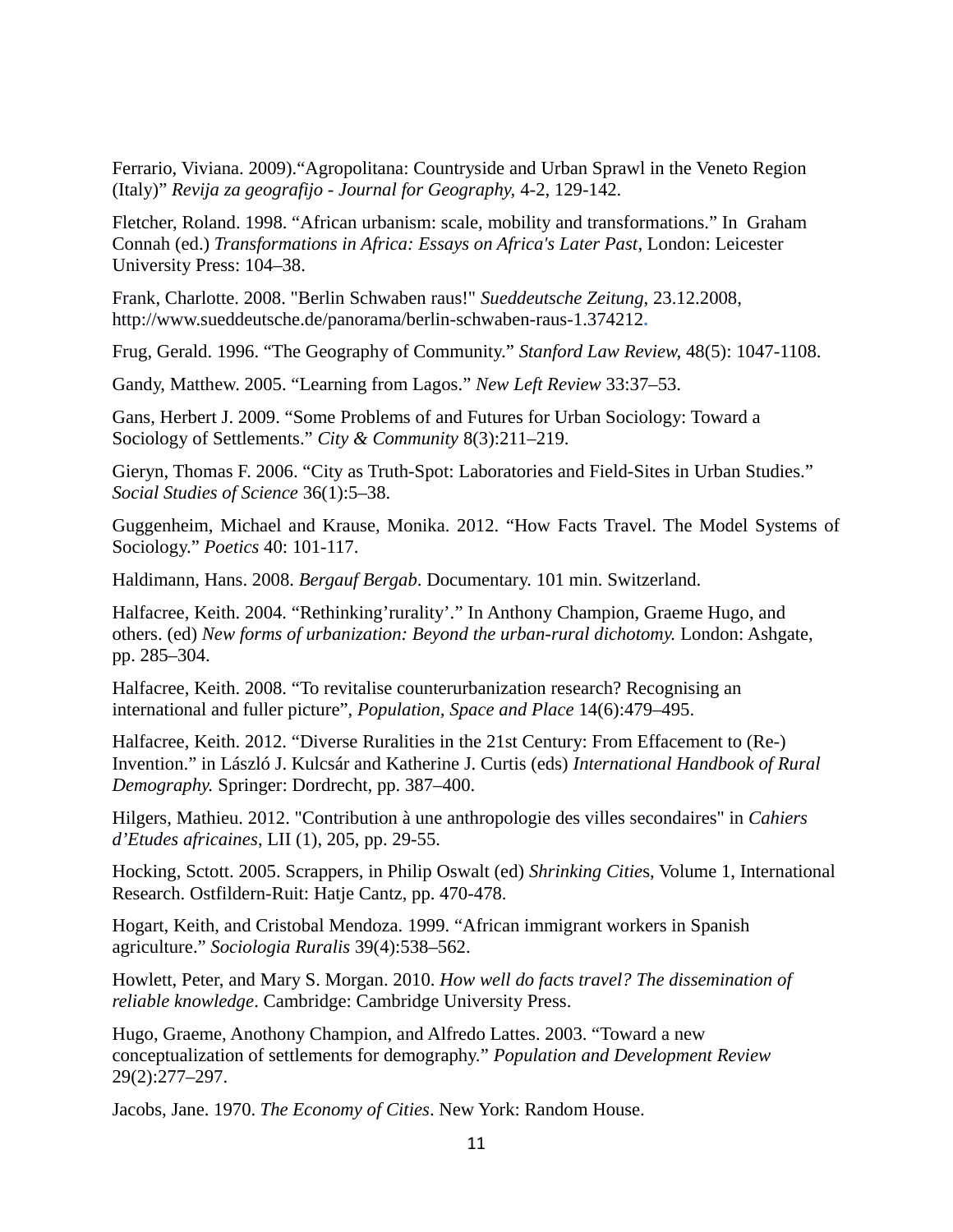Kazanov, Anatoly M. 1984. *Nomads and the Outside World*. Cambridge: Cambridge University Press.

King, Russel. 1973. *Land reform: the Italian experience.* London: Butterworth.

Latour, Bruno. 1993. *We have never been mode*rn. Cambridge: Harvard University Press.

Levi, Carlo. 2006. [1945]. *Christ stopped at Ebol*i. London: Penguin.

Liebman, Irina. 2002. [1982]. *Berliner Mietshaus*. Berlin: Berliner Taschenbuch Verlag.

Mandal, R. B.2001. *Introduction to rural settlements*. New Delhi: Concept Publishing Company.

Mirrlees, Hope. 1919. *Paris – a Poem*. London: Bloomsbury Press.

Miturich, Sergei. 2005. "Subsisting in Yuzha", in Philip Oswalt (ed) *Shrinking Cities,* Volume 1, International Research. Ostfildern-Ruit: Hatje Cantz, pp. 521-531.

Myers, Garth A. 2011. *African Cities: Alternative Visions of Urban Theory and Practice*. London: Zed Books Limited.

Negt, Oskar and Alexander Kluge. 1981. *Geschichte und Eigensinn*. Frankfurt/ Main: Zweitausendeins.

Oswalt, Philipp. 2005. *Shrinking Cities*, Volume 1, International Research. Ostfildern-Ruit: Hatje Cantz.

Oswalt, Philip. 2007.*Shrinking Cities*, Volume 2, Interventions. Ostfildern-Ruit: Hatje Cantz.

Pahl, Ray E..1965. *Urbs in rure: the Metropolitan Fringe in Hertfordshire.* London: London School of Economics and Political Science.

Pontrandolfi, Alfonso. 2002. *La vergogna cancellata : Matera negli anni dello sfollamento dei Sassi.* Matera: Altrimedia, 2002.

Robinson, Jennifer. 2006. *Ordinary Cities. Between Modernity and Development.* Routledge, London.

Rogers, Peter. J. and Idris S. Kikula. 1997. *Policy Implications on Environment: the case of villagisation in Tanzania*. Uppsala: Nordiska Afrikainstitutet.

Roth, Juergen and Rayk Wieland. 2001. *Öde Orte. Ausgesuchte Stadtkritiken: von Aachen bis Zwickau*. Leipzig: Reclam.

Rye, Johan F..2011. "Conflicts and contestations. Rural populations' perspectives on the second homes phenomenon", *Journal of Rural Studies* 27, 263-274.

Sassen, S.askia and Natan Dotan. 2011. "Delegating, not returning, to the biosphere: How to use the multi-scalar and ecological properties of cities", *Global Environmental Change,* 21: 823– 834.

Sassen, Saskia. 2006. *Territory, Authority, Rights: From Medieval to Global Assemblages.* Princeton University Press.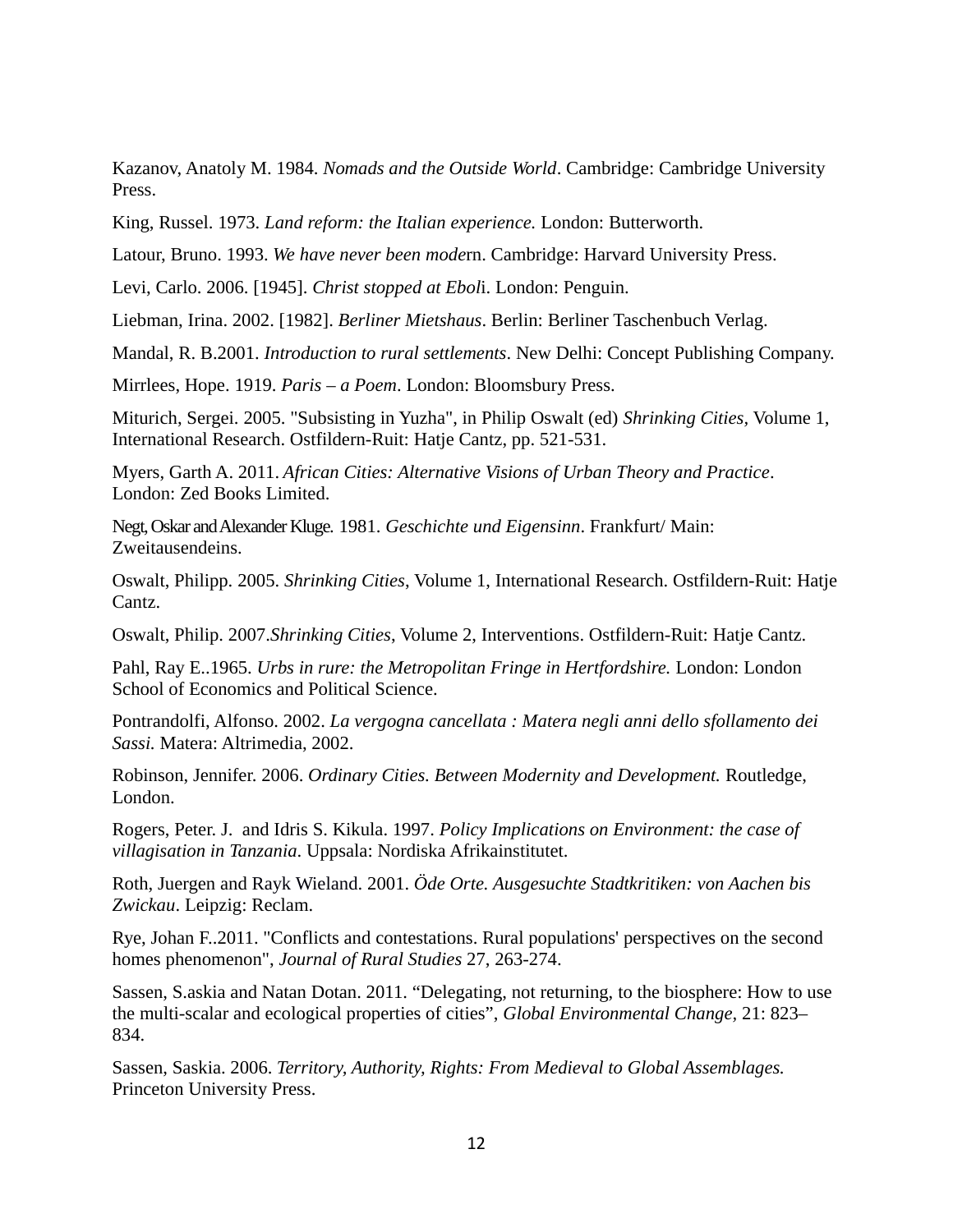Schmid, Christian. 2006. "Theory" in Diener, R., J. Herzog, M. Meili, P. de Meuron, C. Schmid (ed) *Switzerland: an urban portrait*. Basel: Birkhäuser, pp. 163-225.

Scott, Allen J. and Edward W. Soja (eds). 1996. *The City: Los Angeles and Urban Theory at the End of the Twentieth Century*. Berkeley: University of California Press. 1996.

[Selders, Beate. 2009.](file:///C:/Users/C:%5CUsers%5CMonika%5CDocuments%5CMy%20Dropbox%5CSelders,%20Beate.%202009:%20Keine%20Bewegung!%20Die%20) *[Keine Bewegung! Die 'Residenzpflicht' für Flüchtlinge –](file:///C:/Users/C:%5CUsers%5CMonika%5CDocuments%5CMy%20Dropbox%5CSelders,%20Beate.%202009:%20Keine%20Bewegung!%20Die%20)  [Bestandsaufnahme und Kritik.](file:///C:/Users/C:%5CUsers%5CMonika%5CDocuments%5CMy%20Dropbox%5CSelders,%20Beate.%202009:%20Keine%20Bewegung!%20Die%20)* Berlin: Flüchtlingsrat Brandenburg & Humanistische Union. Eigenverlag, [http://www.residenzpflicht.info/report-inhalt/,](http://www.residenzpflicht.info/report-inhalt/) accessed August 6 2012.

Simone, AbdouMaliq. 2004. *For the City yet to Come: Changing African Life in Four Cities.* Durham: Duke University Press.

Simone, AbdouMaliq. 2010. *City life from Jakarta to Dakar: movements at the crossroads.*  London: Taylor & Francis.

Soja, Edward and Miguel Kanai. 2007. "The urbanization of the world." In R. Burdett and D. Sudjic (2007) *The endless city*, London: Phaidon, pp. 54–69.

Swissinfo. 2006. Nicht jeder will den Bären in der Schweiz, *swissinfo*, 15.4.2006, http://www.swissinfo.ch/ger/Home/Archiv/Nicht\_jeder\_will\_den\_Baeren\_in\_der\_Schweiz.html? cid=5127914 [accessed 6.8.2012].

United Nations. 2012. *World Urbanization Prospects: The 2011 Revision*. New York: Department of Economic and Social Affairs, Population Division.

Vogel, Stephen. 2005. "DIY City Services", in Philip Oswalt (ed) *Shrinking Cities*, Volume 1, International Research. Ostfildern-Ruit: Hatje Cantz, pp. 462 – 470.

Williams, Raymond. 1975. *The country and the city*. Oxford: Oxford University Press.

Wolmer, William L. 2007. *From Wilderness Vision to Farm Invasions—Conservation and Development in Zimbabwe's South-east Lowveld*. London: Routledge.